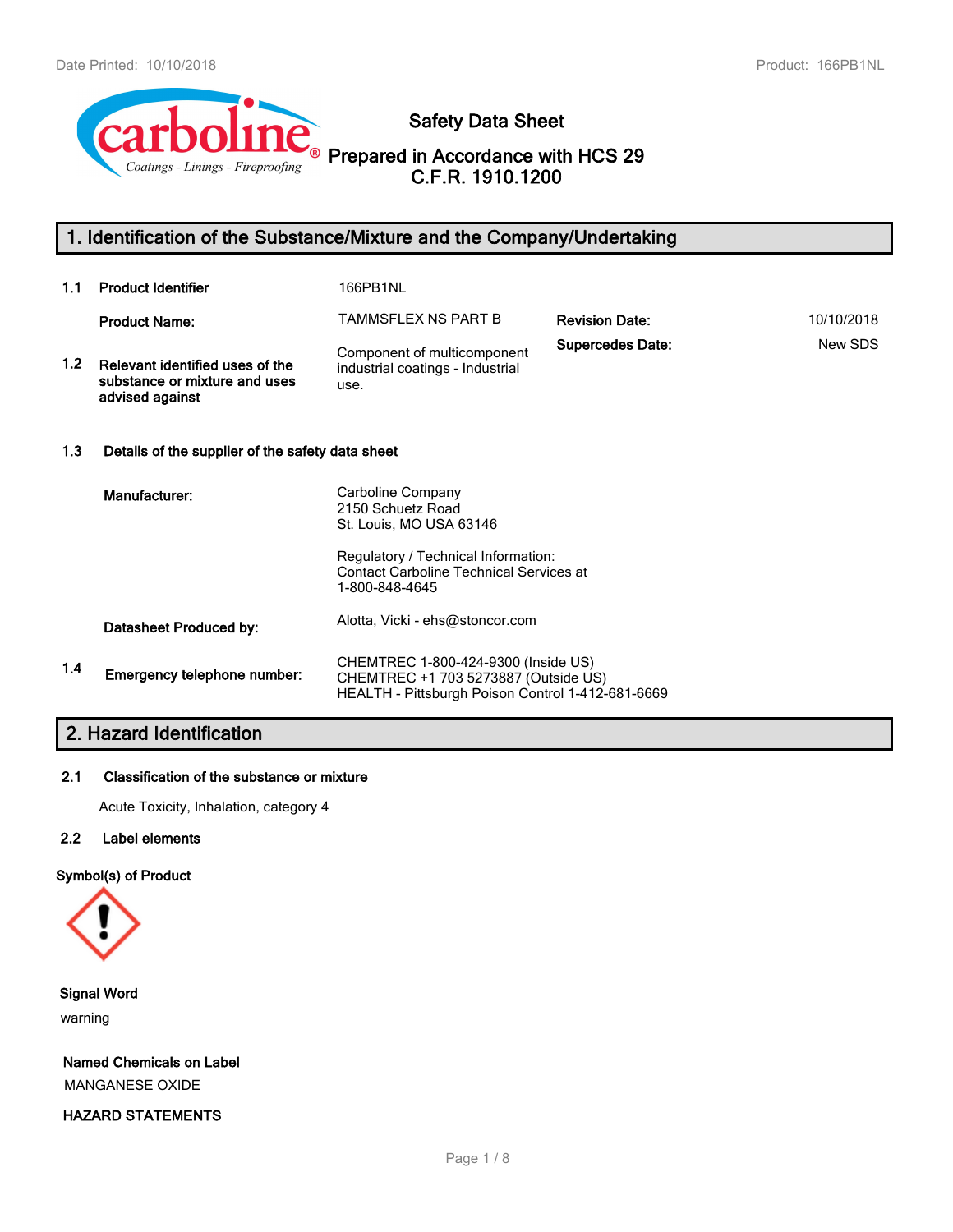| Acute Toxicity, Inhalation, category 4<br><b>PRECAUTION PHRASES</b> | H332                         | Harmful if inhaled.                                                                                               |
|---------------------------------------------------------------------|------------------------------|-------------------------------------------------------------------------------------------------------------------|
|                                                                     | P <sub>261</sub><br>P304+340 | Avoid breathing dust/fume/gas/mist/vapours/spray.<br>IF INHALED: Remove victim to fresh air and keep at rest in a |

**2.3 Other hazards**

No Information

#### **Results of PBT and vPvB assessment:**

The product does not meet the criteria for PBT/VPvB in accordance with Annex XIII.

| 3. Composition/Information On Ingredients |
|-------------------------------------------|
|                                           |

position comfortable for breathing.

#### **3.2 Mixtures**

## **Hazardous Ingredients**

| CAS-No.   | <b>Chemical Name</b>         |                              | <u>%</u>   |
|-----------|------------------------------|------------------------------|------------|
| 1313-13-9 | MANGANESE OXIDE              |                              | 50-75      |
| 137-26-8  | TETRAMETHYLTHIURAM DISULFIDE |                              | $2.5 - 10$ |
| CAS-No.   | <b>GHS Symbols</b>           | <b>GHS Hazard Statements</b> | M-Factors  |
| 1313-13-9 | GHS07                        | H332                         | 0          |
| 137-26-8  | GHS07                        | H302                         | 0          |

**Additional Information:** The text for GHS Hazard Statements shown above (if any) is given in Section 16.

# **4. First-aid Measures**

## **4.1 Description of First Aid Measures**

**AFTER INHALATION:** Give oxygen or artificial respiration if needed. Remove person to fresh air. If signs/symptoms continue, get medical attention.

**AFTER SKIN CONTACT:** In case of contact, immediately flush skin with plenty of water for at least 15 minutes while removing contaminated clothing and shoes. If skin irritation persists, call a physician. Wash contaminated clothing before reuse.

**AFTER EYE CONTACT:** Rinse thoroughly with plenty of water for at least 15 minutes and consult a physician. **AFTER INGESTION:** Do NOT induce vomiting. Never give anything by mouth to an unconscious person. If swallowed, call a poison control centre or doctor immediately.

#### **4.2 Most important symptoms and effects, both acute and delayed**

May be harmful if swallowed.

## **4.3 Indication of any immediate medical attention and special treatment needed**

No information available on clinical testing and medical monitoring. Specific toxicological information on substances, if available, can be found in section 11.

When symptoms persist or in all cases of doubt seek medical advice.

# **5. Fire-fighting Measures**

## **5.1 Extinguishing Media:**

Carbon Dioxide, Dry Chemical, Foam, Water Fog

**UNUSUAL FIRE AND EXPLOSION HAZARDS:** None known.

## **5.2 Special hazards arising from the substance or mixture**

No Information

## **5.3 Advice for firefighters**

In the event of fire, wear self-contained breathing apparatus. Evacuate personnel to safe areas. Use NIOSH approved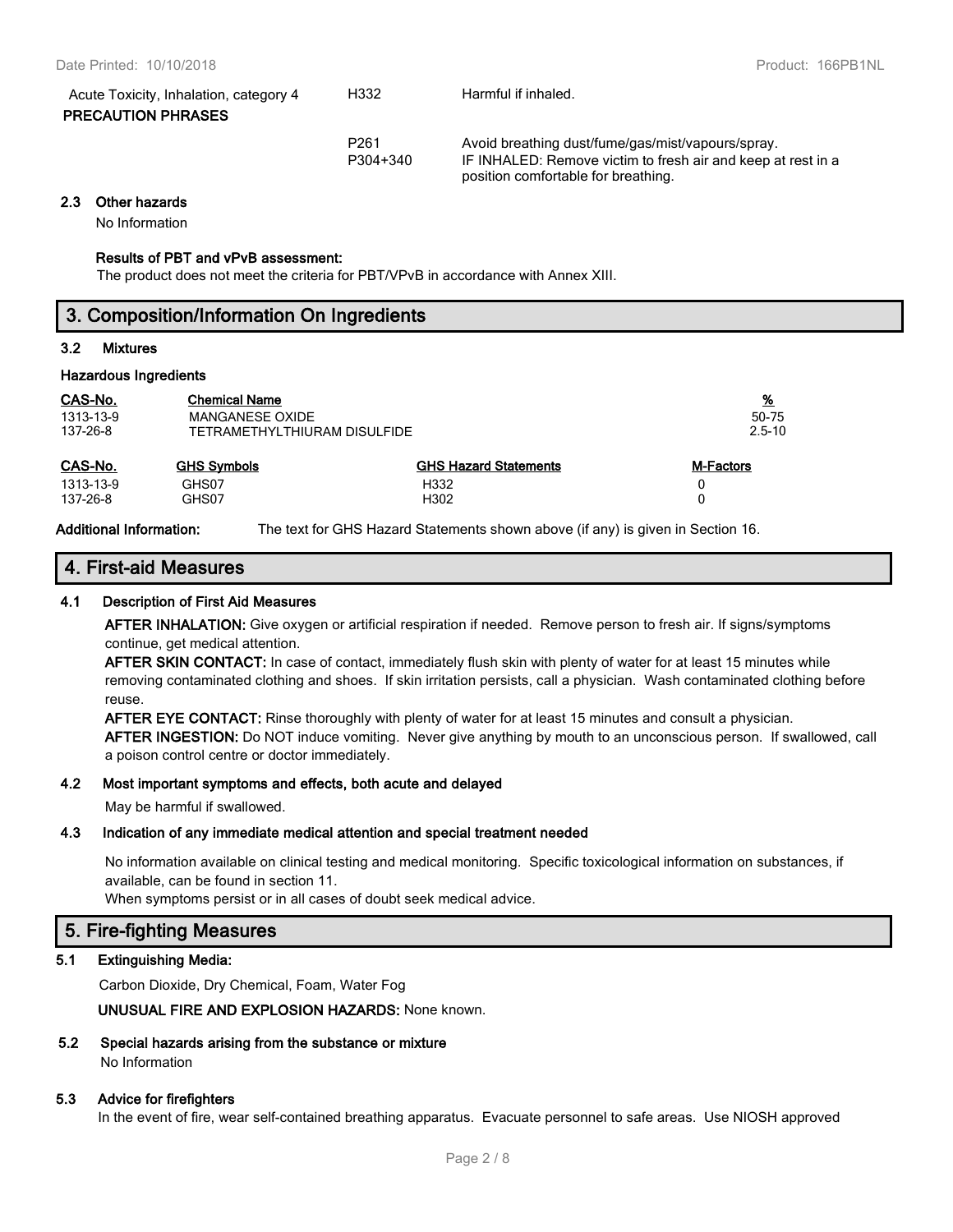respiratory protection. Use water spray to cool unopened containers.

# **6. Accidental Release Measures**

#### **6.1 Personal precautions, protective equipment and emergency procedures**

Ensure adequate ventilation. Evacuate personnel to safe areas. Remove all sources of ignition. To avoid ignition of vapours by static electricity discharge, all metal parts of the equipment must be grounded. Wear personal protective equipment. For personal protection see section 8.

#### **6.2 Environmental precautions**

Do not allow material to contaminate ground water system. Prevent product from entering drains.

## **6.3 Methods and material for containment and cleaning up**

Prevent further leakage or spillage if safe to do so. Contain spillage, soak up with non-combustible absorbent material, (e.g. sand, earth, diatomaceous earth, vermiculite) and transfer to a container for disposal according to local / national regulations (see section 13).

## **6.4 Reference to other sections**

Please refer to disposal requirements or country specific disposal requirements for this material. See Section 13 for further information.

# **7. Handling and Storage**

## **7.1 Precautions for safe handling**

**INSTRUCTIONS FOR SAFE HANDLING :** Keep containers dry and tightly closed to avoid moisture absorption and contamination. Prepare the working solution as given on the label(s) and/or the user instructions. Do not breathe vapours or spray mist. Ensure all equipment is electrically grounded before beginning transfer operations. Do not get in eyes, on skin, or on clothing. Use only with adequate ventilation/personal protection. Wash thoroughly after handling. **PROTECTION AND HYGIENE MEASURES :** Handle in accordance with good industrial hygiene and safety practice. Wash

hands before breaks and at the end of workday. When using, do not eat, drink or smoke.

## **7.2 Conditions for safe storage, including any incompatibilities**

## **CONDITIONS TO AVOID:** Heat, flames and sparks.

**STORAGE CONDITIONS:** Keep container closed when not in use. Store in a dry, well ventilated place away from sources of heat, ignition and direct sunlight.

## **7.3 Specific end use(s)**

No specific advice for end use available.

# **8. Exposure Controls/Personal Protection**

# **8.1 Control parameters**

# **Ingredients with Occupational Exposure Limits (US)**

| Name                         | CAS-No.   | <b>ACGIH TWA</b> | <b>ACGIH STEL</b> | <b>ACGIH Ceiling</b> |
|------------------------------|-----------|------------------|-------------------|----------------------|
| MANGANESE OXIDE              | 1313-13-9 | N/E              | N/E               | N/E                  |
| TETRAMETHYLTHIURAM DISULFIDE | 137-26-8  | N/E              | N/E               | N/E                  |
| Name                         | CAS-No.   | <b>OSHA PEL</b>  | <b>OSHA STEL</b>  |                      |
| <b>MANGANESE OXIDE</b>       | 1313-13-9 | 5.0 MG/M3        | N/E               |                      |
| TETRAMETHYLTHIURAM DISULFIDE | 137-26-8  | N/E              |                   |                      |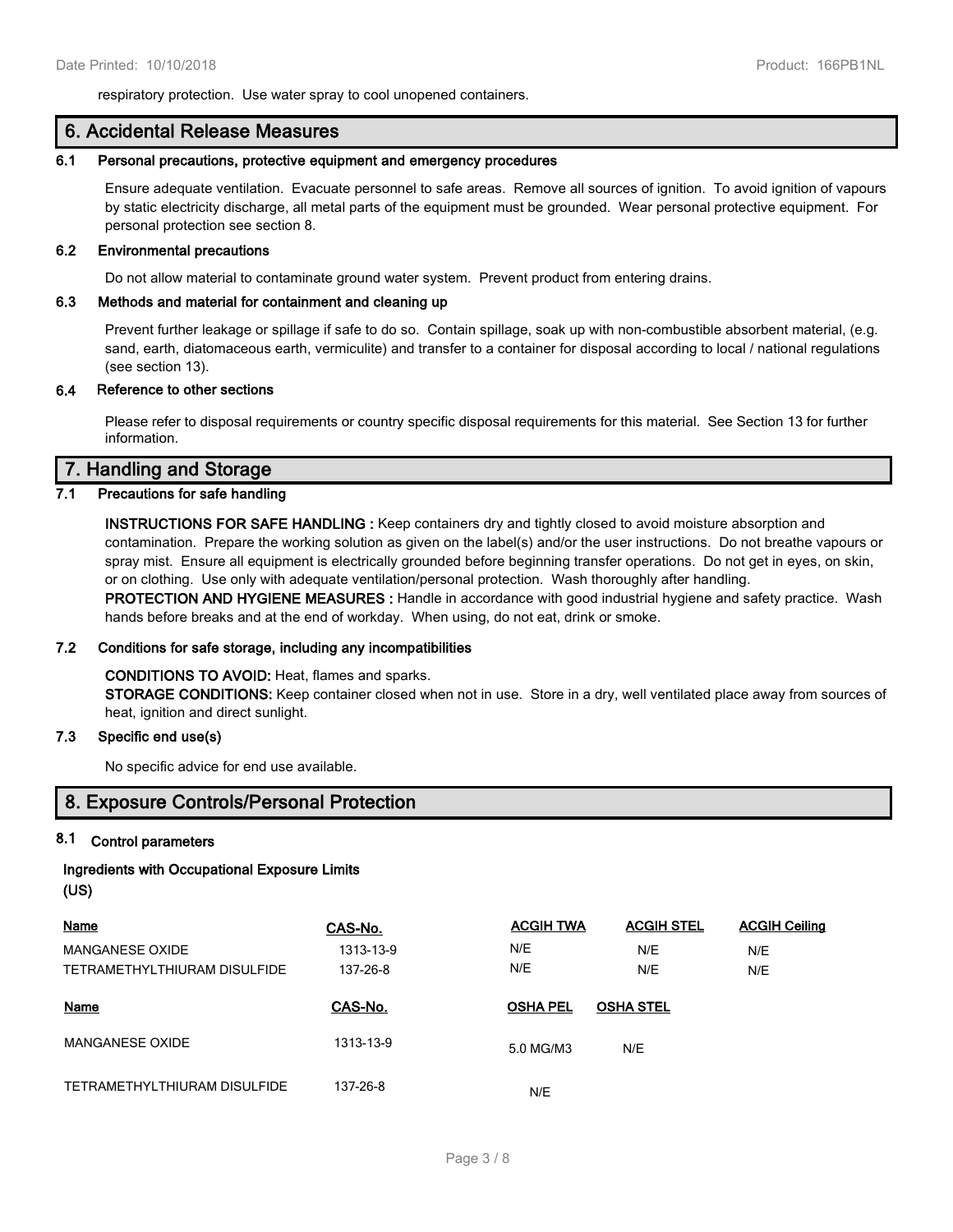**FURTHER INFORMATION:** Refer to the regulatory exposure limits for the workforce enforced in each country.

## **8.2 Exposure controls**

## **Personal Protection**

**RESPIRATORY PROTECTION:** In order to avoid inhalation of spray-mist and sanding dust, all spraying and sanding must be done wearing adequate respirator. Use only with ventilation to keep levels below exposure guidelines reported in this document. User should test and monitor exposure levels to ensure all personnel are below guidelines. If not sure, or not able to monitor, use State or federally approved supplied air respirator. For silica containing coatings in a liquid state, and/or if no exposure limits are established above, air-supplied respirators are generally not required.

**EYE PROTECTION:** Ensure that eyewash stations and safety showers are close to the workstation location. Safety glasses with side-shields.

**HAND PROTECTION:** Gloves should be discarded and replaced if there is any indication of degradation or chemical breakthrough. Impervious gloves. Request information on glove permeation properties from the glove supplier. Lightweight protective clothing

# **OTHER PROTECTIVE EQUIPMENT:** No Information

**ENGINEERING CONTROLS:** Avoid contact with skin, eyes and clothing. Ensure adequate ventilation, especially in confined areas.

# **9. Physical and Chemical Properties**

## **9.1 Information on basic physical and chemical properties**

| Appearance:                                     | Amber Liquid      |
|-------------------------------------------------|-------------------|
| <b>Physical State</b>                           | Liquid            |
| Odor                                            | Ammoniacal        |
| <b>Odor threshold</b>                           | N/D               |
| pH                                              | N/D               |
| Melting point / freezing point (°C)             | N/D               |
| Boiling point/range                             | $N/E - N/E$       |
| <b>Flash Point</b>                              | >200F (93C)       |
| <b>Evaporation rate</b>                         | Slower Than Ether |
| Flammability (solid, gas)                       | N/D               |
| Upper/lower flammability or explosive<br>limits | $N/A - N/A$       |
| Vapour Pressure, mmHg                           | N/D               |
| Vapour density                                  | Heavier than Air  |
| <b>Relative density</b>                         | N/D               |
| Solubility in / Miscibility with water          | N/D               |
| Partition coefficient: n-octanol/water          | N/D               |
| Auto-ignition temperature (°C)                  | N/D               |
| Decomposition temperature (°C)                  | N/D               |
| <b>Viscosity</b>                                | No Information    |
| <b>Explosive properties</b>                     | N/D               |
| <b>Oxidising properties</b>                     | N/D               |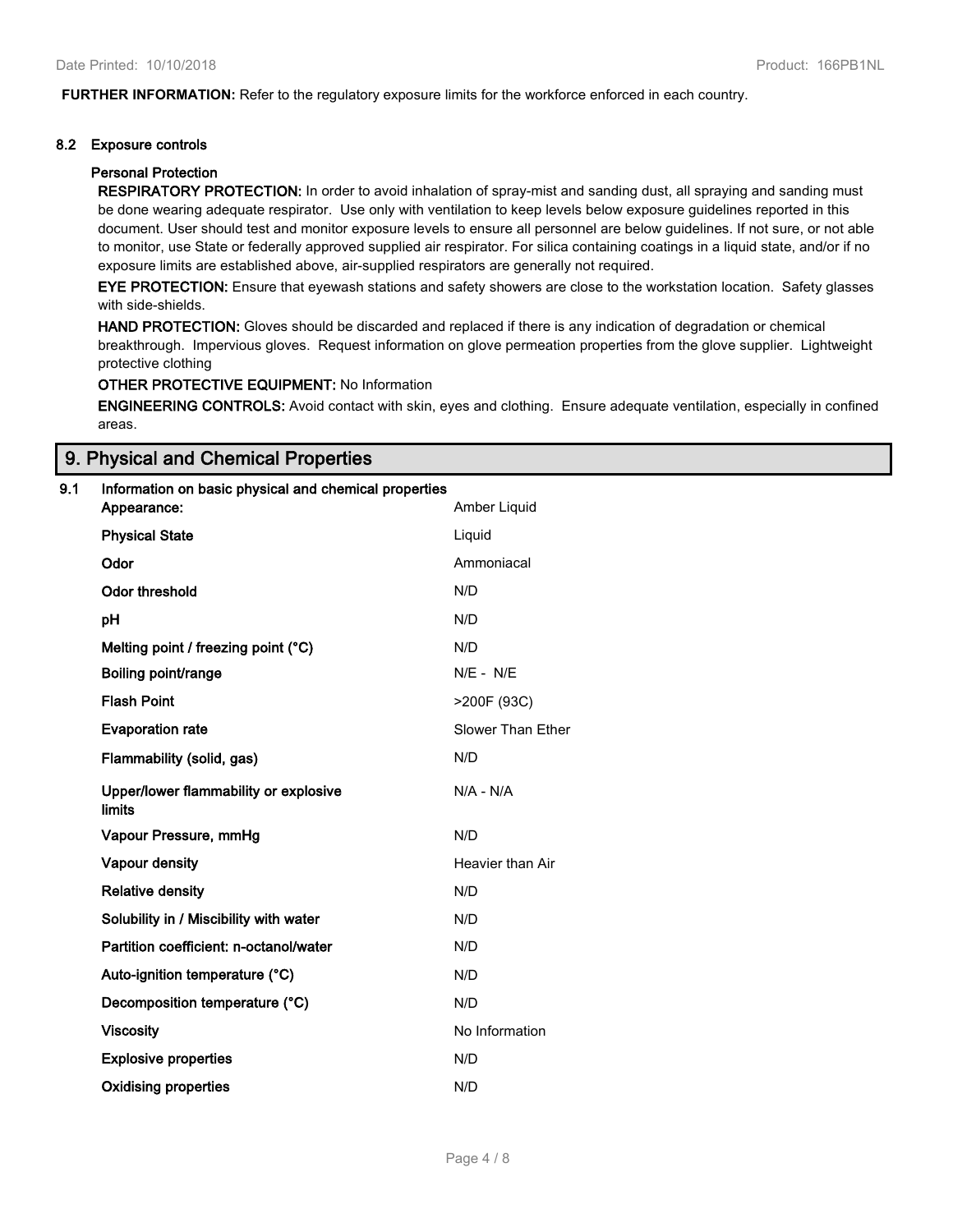| 9.2 | Other information        |      |  |  |
|-----|--------------------------|------|--|--|
|     | VOC Content a/l:         |      |  |  |
|     | Specific Gravity (g/cm3) | 1.76 |  |  |

# **10. Stability and Reactivity**

## **10.1 Reactivity**

No reactivity hazards known under normal storage and use conditions.

## **10.2 Chemical stability**

Stable under normal conditions.

## **10.3 Possibility of hazardous reactions**

Hazardous polymerisation does not occur.

## **10.4 Conditions to avoid**

Heat, flames and sparks.

## **10.5 Incompatible materials**

Strong oxidizing agents.

#### **10.6 Hazardous decomposition products**

Carbon dioxide (CO2), carbon monoxide (CO), oxides of nitrogen (NOx), dense black smoke.

# **11. Toxicological Information**

# **11.1 Information on toxicological effects**

| <b>Acute Toxicity:</b>     |                |  |  |  |
|----------------------------|----------------|--|--|--|
| Oral LD50:                 | N/D            |  |  |  |
| <b>Inhalation LC50:</b>    | N/D            |  |  |  |
| Irritation:                | No Information |  |  |  |
| Corrosivity:               | No Information |  |  |  |
| Sensitization:             | No Information |  |  |  |
| Repeated dose toxicity:    | No Information |  |  |  |
| Carcinogenicity:           | No Information |  |  |  |
| Mutagenicity:              | No Information |  |  |  |
| Toxicity for reproduction: | No Information |  |  |  |

**If no information is available above under Acute Toxicity then the acute effects of this product have not been tested. Data on individual components are tabulated below:**

| CAS-No.   | <b>Chemical Name</b> | Oral LD50                | Dermal LD50 | Vapor LC50    | Gas LC50 | Dust/Mist<br><u>LC50</u> |
|-----------|----------------------|--------------------------|-------------|---------------|----------|--------------------------|
| 1313-13-9 | MANGANESE OXIDE      | 3478 mg/kg,<br>oral, rat |             | Not Available | 0.000    | 0.000                    |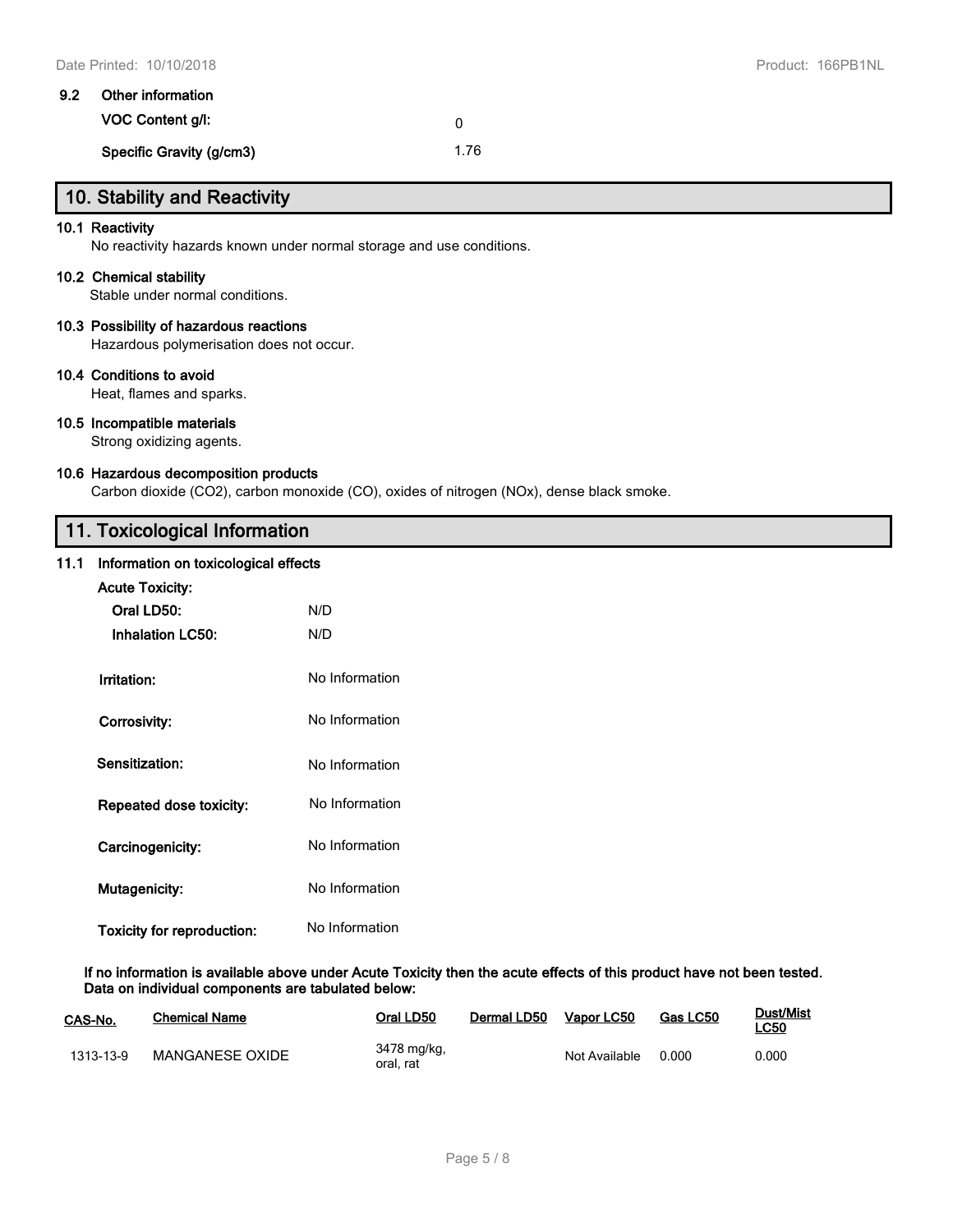| 137-26-8 | <b>TETRAMETHYLTHIURAM</b><br><b>DISULFIDE</b> | 1250 MG/KG.<br>ORAL.<br><b>MOUSE</b> | 500 MG/M3/<br>HR<br><b>INHALATION</b><br>RA1 |  |
|----------|-----------------------------------------------|--------------------------------------|----------------------------------------------|--|
|----------|-----------------------------------------------|--------------------------------------|----------------------------------------------|--|

## **Additional Information:**

No Information

|          |                                        | 12. Ecological Information          |                                                                                    |                |                  |  |
|----------|----------------------------------------|-------------------------------------|------------------------------------------------------------------------------------|----------------|------------------|--|
| 12.1     | Toxicity:                              |                                     |                                                                                    |                |                  |  |
|          |                                        | EC50 48hr (Daphnia):                | No Information                                                                     |                |                  |  |
|          |                                        | IC50 72hr (Algae):                  | No Information                                                                     |                |                  |  |
|          |                                        | LC50 96hr (fish):                   | No Information                                                                     |                |                  |  |
|          |                                        | 12.2 Persistence and degradability: | No Information                                                                     |                |                  |  |
|          |                                        | 12.3 Bioaccumulative potential:     | No Information                                                                     |                |                  |  |
| 12.4     |                                        | Mobility in soil:                   | No Information                                                                     |                |                  |  |
| 12.5     | Results of PBT and vPvB<br>assessment: |                                     | The product does not meet the criteria for PBT/VPvB in accordance with Annex XIII. |                |                  |  |
| 12.6     |                                        | Other adverse effects:              | No Information                                                                     |                |                  |  |
| CAS-No.  |                                        | <b>Chemical Name</b>                | <b>EC50 48hr</b>                                                                   | IC50 72hr      | <b>LC50 96hr</b> |  |
|          | 1313-13-9                              | <b>MANGANESE OXIDE</b>              | No information                                                                     | No information | No information   |  |
| 137-26-8 |                                        | TETRAMETHYLTHIURAM DISULFIDE        |                                                                                    |                |                  |  |

# **13. Disposal Considerations**

**13.1 WASTE TREATMENT METHODS:** Do not burn, or use a cutting torch on, the empty drum. If recycling is not practicable, dispose of in compliance with local regulations. Dispose of in accordance with local regulations. Empty containers should be taken to an approved waste handling site for recycling or disposal.

|      | 14. Transport Information                                                   |                |
|------|-----------------------------------------------------------------------------|----------------|
| 14.1 | UN number                                                                   | None           |
|      | 14.2 UN proper shipping name                                                | Not Regulated  |
|      | Technical name                                                              | N/A            |
|      | 14.3 Transport hazard class(es)                                             | None           |
|      | Subsidiary shipping hazard                                                  | No Information |
|      | 14.4 Packing group                                                          | N/A            |
| 14.5 | <b>Environmental hazards</b>                                                | No Information |
|      | 14.6 Special precautions for user                                           | No Information |
|      | EmS-No.:                                                                    | No Information |
| 14.7 | Transport in bulk according to Annex II<br>of MARPOL 73/78 and the IBC code | No Information |

# **15. Regulatory Information**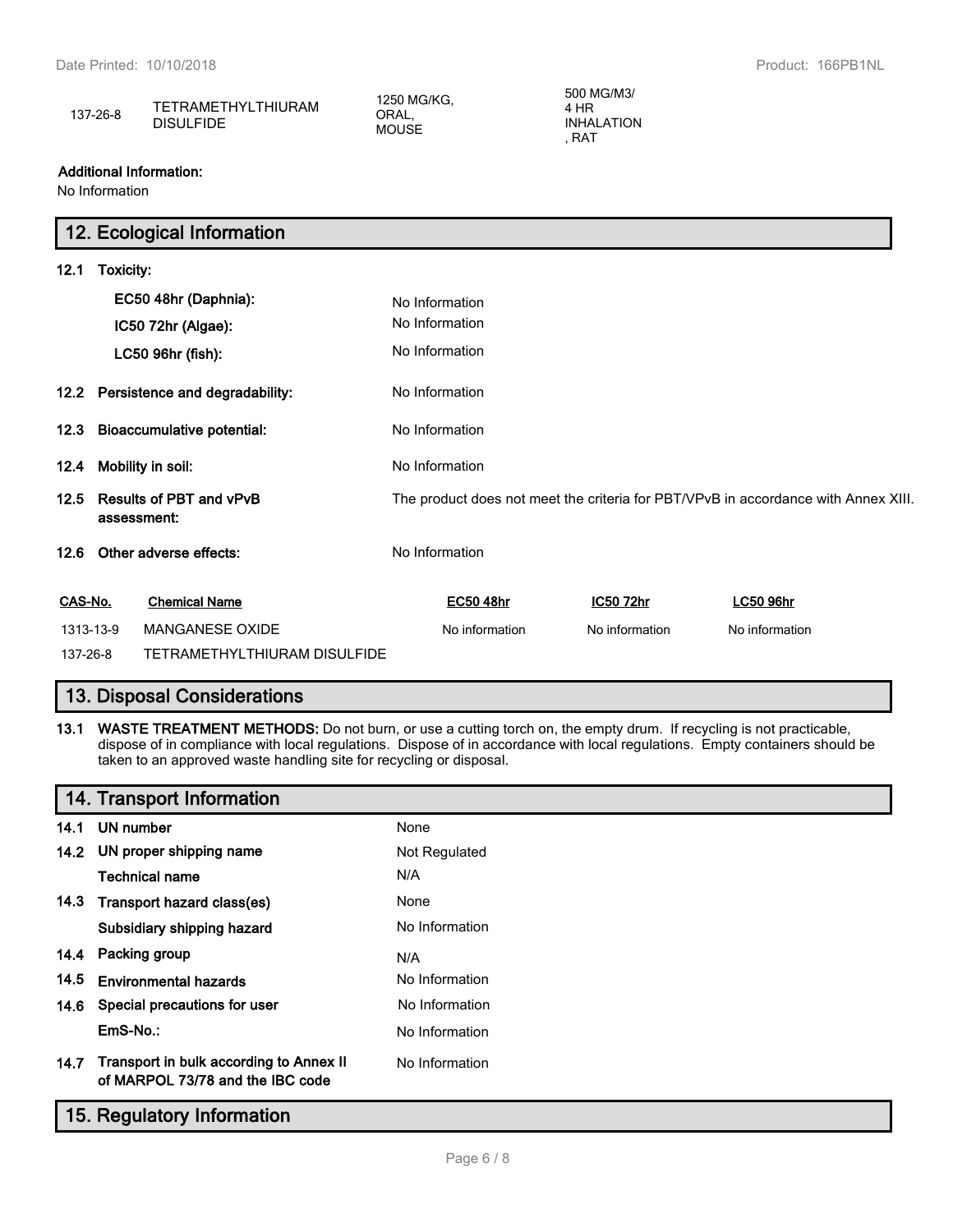# **15.1 Safety, health and environmental regulations/legislation for the substance or mixture:**

# **U.S. Federal Regulations: As follows -**

# **CERCLA - Sara Hazard Category**

This product has been reviewed according to the EPA 'Hazard Categories' promulgated under Sections 311 and 312 of the Superfund Amendment and Reauthorization Act of 1986 (SARA Title III) and is considered, under applicable definitions, to meet the following categories:

Acute Toxicity (any route of exposure)

#### **Sara Section 313:**

This product contains the following substances subject to the reporting requirements of Section 313 of Title III of the Superfund Amendment and Reauthorization Act of 1986 and 40 CFR part 372:

| <b>Chemical Name</b>         | CAS-No.   |
|------------------------------|-----------|
| MANGANESE OXIDE              | 1313-13-9 |
| TETRAMETHYLTHIURAM DISULFIDE | 137-26-8  |

#### **Toxic Substances Control Act:**

All components of this product are either listed on the TSCA Inventory or are exempt.

This product contains the following chemical substances subject to the reporting requirements of TSCA 12(B) if exported from the United States:

No TSCA 12(b) components exist in this product.

# **U.S. State Regulations: As follows -**

#### **New Jersey Right-to-Know:**

The following materials are non-hazardous, but are among the top five components in this product.

| <b>Chemical Name</b>       | CAS-No.             |
|----------------------------|---------------------|
| CURING AGENT               | <b>TRADE SECRET</b> |
| Pennsylvania Right-To-Know |                     |

The following non-hazardous ingredients are present in the product at greater than 3%.

| <b>Chemical Name</b> | <b>CAS-No.</b> |
|----------------------|----------------|
| <b>CURING AGENT</b>  | TRADE SECRET   |
|                      |                |

#### **CALIFORNIA PROPOSITION 65**

WARNING: Cancer and Reproductive Harm -- www.P65Warnings.ca.gov

# **International Regulations: As follows -**

#### **\* Canadian DSL:**

No Information

## **15.2 Chemical Safety Assessment:**

No Chemical Safety Assessment has been carried out for this substance/mixture by the supplier.

# **16. Other Information**